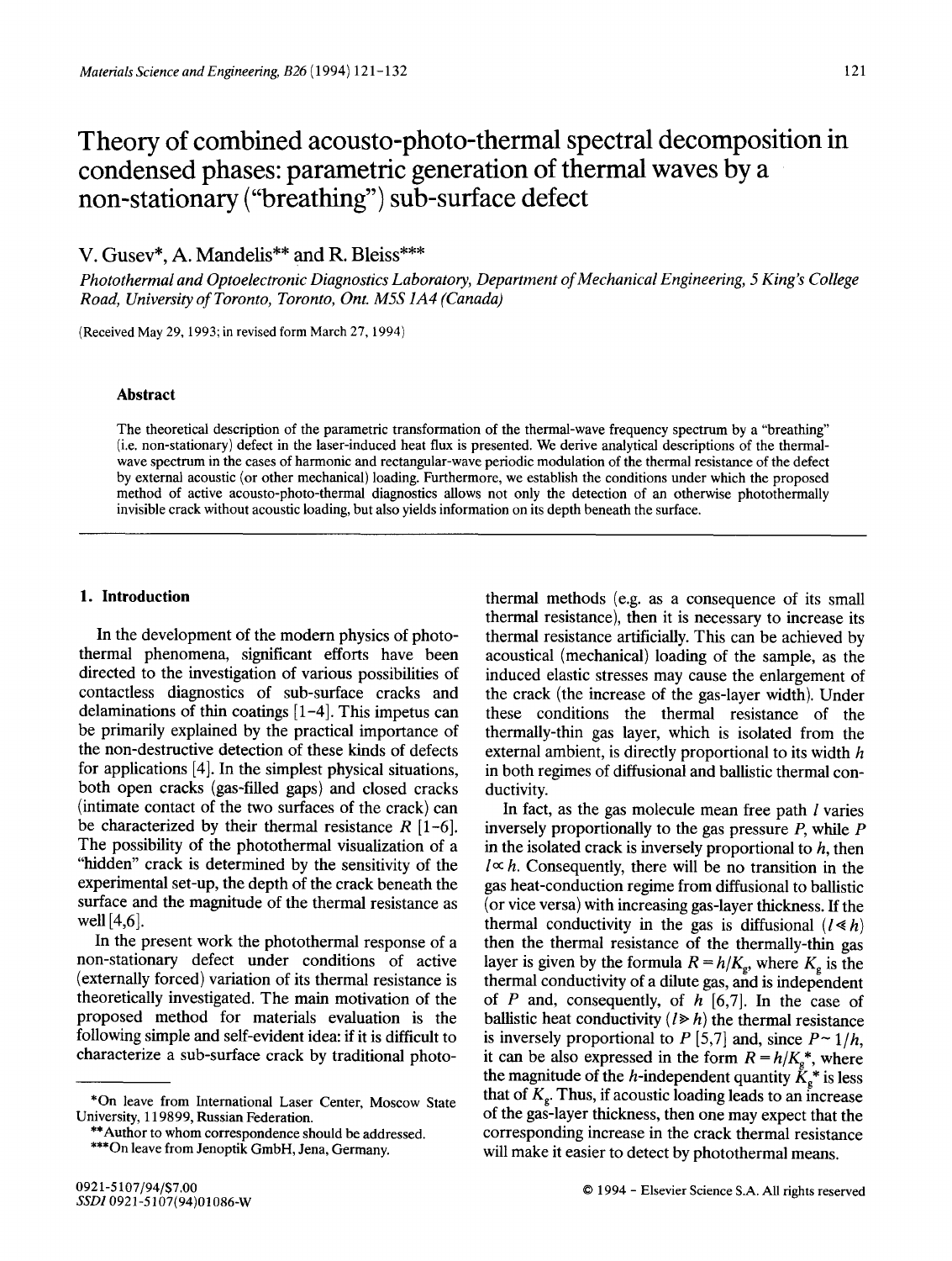Note that the proposed method of non-destructive evaluation has one important peculiarity. This method is only sensitive to the thermal resistances which can be modulated by external stresses, and not to the other thermal inhomogeneities of the sample (for example, solid inclusions composed of different material).

For experimental purposes, as well as for photothermal measurements, it is important to implement acoustic loading in a contactless manner by laser generation of sound in the sample [6,8].

It is, of course, desirable to find means to enhance the amplitude of the laser-launched ultrasound in the region of an existing crack, which, for our purposes, is the photothermally probed region. This can be achieved, for example, by use of the converging surface-acoustic-wave technique [9]. Furthermore, an alternative method to enhance the defect-related signal characteristics is through an increase of the sub-surface gas-layer thickness. This can be achieved experimentally by non-contact laser thermal loading at low frequencies [10]. Consequently, one can design an experimental situation where one (pump-)laserinduced thermal wave is used as the driving force to modulate the thermal resistance through thermoelastic stresses, while another interrogates the modulation ("breathing") of the thermal resistance. An essential aspect of this type of configuration is the investigation of the non-linear (or self-induced) photothermal processes occuring locally, i.e. the influence of the crack "breathing" on the laser-launched thermal wave, which itself is the source of the "breathing" phenomenon  $[11,12]$ .

#### **2. General mathematical formalism**

To demonstrate the main features of the theoretical method of active combination of acousto-photothermal diagnostics of materials, consider the following geometry: laser radiation incident on the plane surface of a semi-infinite sample  $(z \ge 0)$  induces the heat flux  $J_{1}$  (r,0;t) across the boundary  $z = 0$  (here r is a vector in the plane perpendicular to the z axis). Now consider a sub-surface defect (crack) localized at the depth  $z = H$ parallel to the irradiated surface. The parameters of the defect are independent of  $r$ , but can be modulated in time (non-stationary). Therefore, let us characterize the defect by its thermal resistance  $R = R(t)$ . The mathematical description of the laser-induced temperature variations  $T$  is given by the homogeneous equation of heat conduction with the corresponding boundary conditions [6]:

$$
\left(\nabla^2 - \frac{1}{D} \frac{\partial}{\partial t}\right) T(r, z; t) = 0
$$
\n(1a)

$$
-k\frac{\partial}{\partial z}T(\mathbf{r},0;t)=J_{\mathsf{L}}(\mathbf{r},0;t),\quad T(\mathbf{r},\infty;t)=0\tag{1b}
$$

$$
T(\mathbf{r}, H+0; t) - T(\mathbf{r}, H-0; t)
$$
  
=  $Rk \frac{\partial}{\partial z} T(\mathbf{r}, z = H; t) = -R\Phi(\mathbf{r}, t)$  (1c)

where  $D$  and  $k$  are the thermal diffusivity and the thermal conductivity of the sample, respectively, and we introduced the notation  $\Phi(r,t)$  for the heat flux through the thermal resistance:

$$
\Phi(\mathbf{r},t) = -k \frac{\partial}{\partial z} T(\mathbf{r},z = H - 0; t)
$$

$$
= -k \frac{\partial}{\partial z} T(\mathbf{r},z = H + 0; t)
$$

To fix our ideas, and for simplicity, let us consider that the laser beam has cylindrical symmetry. Then the application of the Fourier transform in time and of the Bessel transform in radial coordinate  $(r=|\mathbf{r}|)$  is appropriate:

$$
F(t) = \int_{-\infty}^{\infty} \exp(-i\omega t) \tilde{F}(\omega) d\omega
$$
 (2a)

$$
\tilde{F}(\omega) = (2\pi)^{-1} \int_{-\infty}^{\infty} \exp(i\omega t) F(t) dt
$$
 (2b)

$$
F(r) = \int_{0}^{\infty} J_0(qr) \hat{F}(q) q \, dq \qquad (2c)
$$

$$
\hat{F}(q) = \int_{0}^{\infty} J_0(qr) F(r) r \, \mathrm{d}r \tag{2d}
$$

Here F is an arbitrary function and  $J_0$  is the Bessel function of the zeroth order. This set of transformations reduces the partial differential problem of Eq. (1) to the analysis of an ordinary Fourier-Bessel transform differential equation in the z variable. The solution of this equation satisfying the boundary requirements at  $z = 0$  and  $z = \infty$  is:

$$
\hat{T}(0 \le z \le H - 0) = \hat{T}(0) \cosh(pz)
$$

$$
-\frac{1}{kp} \hat{J}_L \sinh(pz)
$$
(3)

$$
\hat{\tilde{T}}(z \ge H + 0) = \frac{1}{kp} \hat{\tilde{\Phi}} \exp[-p(z - h)] \tag{4}
$$

where  $p(q,\omega) = \sqrt{q^2 - i\omega/D}$ ,  $Rep(q,\omega) > 0$  and  $T(0)$  is the combined Fourier-Bessel transform of the temperature of the irradiated surface  $(z=0)$ .  $\tilde{\Phi}(q,\omega)$  is the Fourier-Bessel transform of  $\Phi(r, t)$ .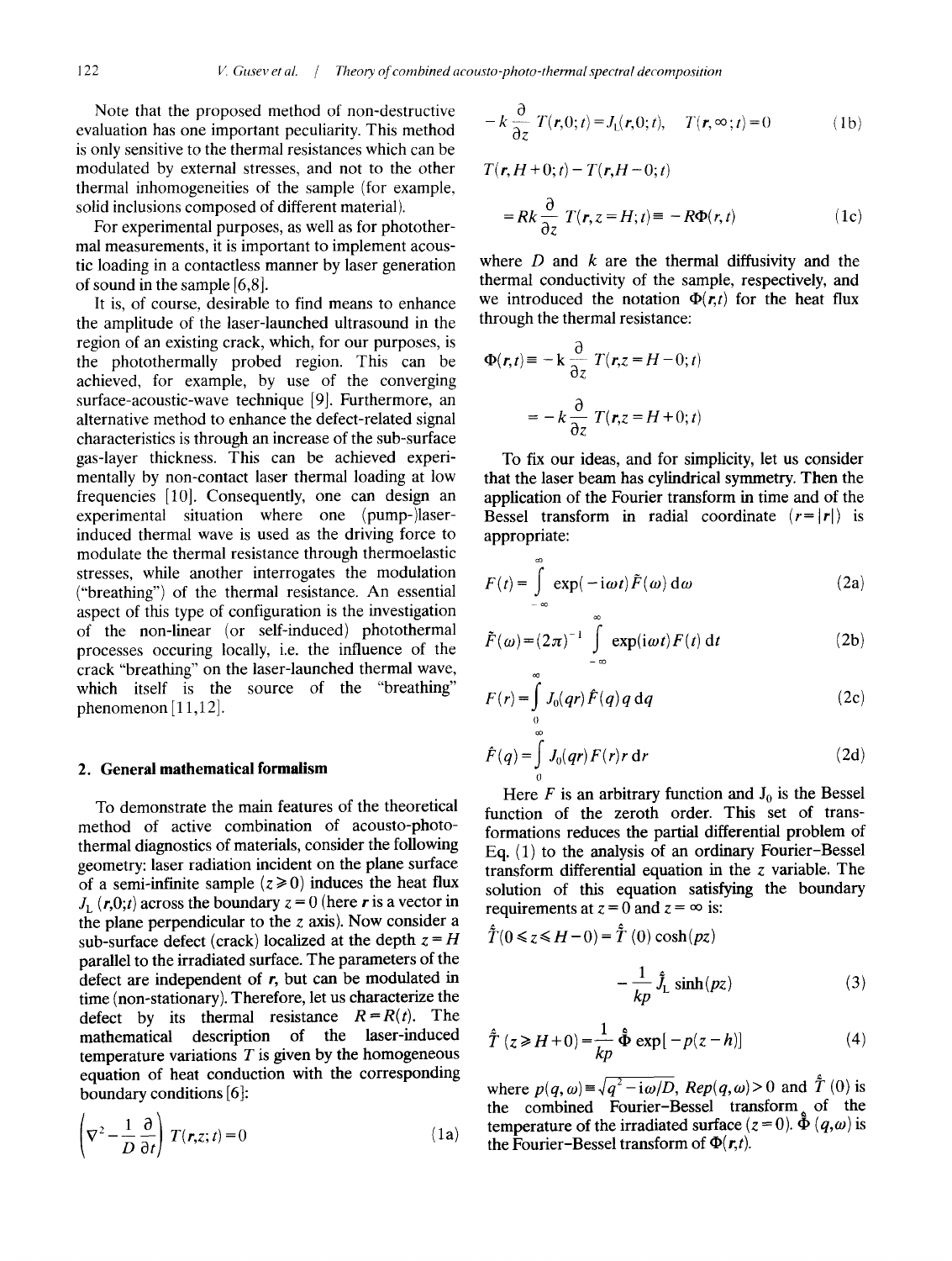The first relation, between the coefficients  $\tilde{T}(0)$  and  $\hat{\Phi}$  follows from Eq. (3) and the definition of  $\Phi$ :

$$
\hat{\Phi} = -k \frac{\partial}{\partial z} \hat{\tilde{T}} (r, z = H - 0; t)
$$

By differentiation of Eq. (3) we find  
\n
$$
\hat{\Phi} = -kp\hat{T}(0)\sinh(pH) + \hat{J}_L \cosh(pH)
$$
\n(5)

The second relation can be obtained by substituting Eqs. (3) and (4) in the boundary condition at  $z = H$ , Eq.  $(1c)$ :

$$
\frac{1}{kp}\,\hat{\Phi} - \hat{T}(0)\cosh(pH) + \frac{1}{kp}\,\hat{J}_L\,\sinh(pH) = -(R\,\hat{\Phi})\tag{6}
$$

It can be seen that the expression  $(R\hat{\Phi})$  on the righthand side of Eq. (6) cannot be deconvolved because both functions  $\overline{R}$  and  $\overline{\Phi}$  are time-dependent.

It is convenient to eliminate  $\Phi$  from the left-hand side of Eqs.  $(5)$  and  $(6)$  to obtain the following expression for the surface temperature:

$$
\hat{\tilde{T}}(0) = \frac{1}{kp} \hat{J}_L + \exp(-pH)(R\tilde{\hat{\Phi}})
$$
\n(7)

Eq. (7) connects the surface temperature (usually detected in the photothermal experiments) with the flux across the thermal resistance. The physical meaning of Eq.  $(7)$  is clear: the first term on the righthand side describes the surface temperature in the absence of thermal resistance  $(R=0)$ , a simple dependence on the surface thermal flux. The second term describes the temperature changes caused by the reflection of the thermal waves at the boundary  $z = H$ . The exponential factor  $exp(-pH)$  determines the attenuation of thermal waves in their propagation from the thermal resistance  $(z = H)$  to the probed surface  $(z=0)$ .

Eliminating  $\tilde{T}(0)$  from Eqs. (5) and (6), we derive the closed-form equation for the Fourier-Bessel transform of the heat flux  $\Phi(\mathbf{r},t)$ 

$$
\hat{\Phi} = \hat{J}_L \exp(-pH) - kp \sinh(pH) \exp(-pH)(R\hat{\Phi})
$$
 (8)

The first term on the right-hand side of Eq. (8) describes the laser-induced heat flux at the depth  $z = H$ in the absence of thermal resistance. The second term accounts for multiple thermal-wave reflections between the thermal resistance and the irradiated surface.

Eq. (8), obtained as a result of the assumed high symmetry of the investigated physical model, seems to be one of the simplest equations suitable for the analysis of combined acousto-photo-thermal effects. In the general case

$$
\widetilde{\left(R\Phi\right)} = \int\limits_{-\infty}^{\infty} d\omega' \widetilde{R}(\omega') \widehat{\Phi}(q, \omega - \omega') \tag{9}
$$

Therefore, Eq. (8) is the integral equation for the frequency spectrum of the heat flux through the thermal resistance. In the case of periodic modulation of the thermal resistance,

$$
R(t) = \sum_{N = -\infty}^{\infty} R_n e^{-in\omega_0 t}
$$
  

$$
R_n = \frac{1}{\tau} \int_{-\tau/2}^{\tau/2} R(t) e^{-in\omega_0 t} dt
$$
 (10)

Here  $\tau$  is the period of modulation and  $\omega_0 = 2\pi/\tau$  is the angular frequency. Under these conditions, Eq. (8) becomes a functional equation [13], since Eqs.  $(9)$  and  $(10)$  yield

$$
(\widetilde{R\Phi}) = \sum_{n=-\infty}^{\infty} R_n \hat{\Phi} (\omega - n\omega^0)
$$
 (11)

Furthermore if  $J_L$  is also periodically modulated, then Eq.  $(8)$  reduces to a difference equation [14].

In all these cases the possibility of analytical solution of Eq. (8) looks questionable because of the complicated frequency dependence of the coefficients in Eq. **(8).** 

We have managed to solve the problem of Eqs. (7) and (8) in the case when the thermal resistance is thermally localized close to the irradiated surface, i.e.

$$
|p|H \le 1 \tag{12}
$$

which simplifies coefficients in Eq. (8). Before starting this analysis, let us examine the solution of Eqs. (7) and (8) in the limit of extremely small thermal resistance

$$
k|p|R \leq 1 \tag{13}
$$

Using the stepwise successive approximation method [15] we obtain as the second step

$$
\hat{\tilde{T}}(0) \approx \frac{1}{kp} \hat{J}_L + \exp[-p(q,\omega)H]
$$
  
 
$$
\times \sum_{n=-\infty}^{\infty} R_n \hat{J}_L(\omega - n\omega_0) \exp[-p(q,\omega - n\omega_0)H]
$$
(14)

For concreteness,  $R(t)$  is now taken to be a periodic function, Eq. (10). In agreement with Eq. (14), the variation of the thermal resistance with time causes the parametric transformation of the laser-induced heatflux modulation spectrum. It is important to note that in the spectrum of the surface temperature there may appear new frequencies, which are absent in the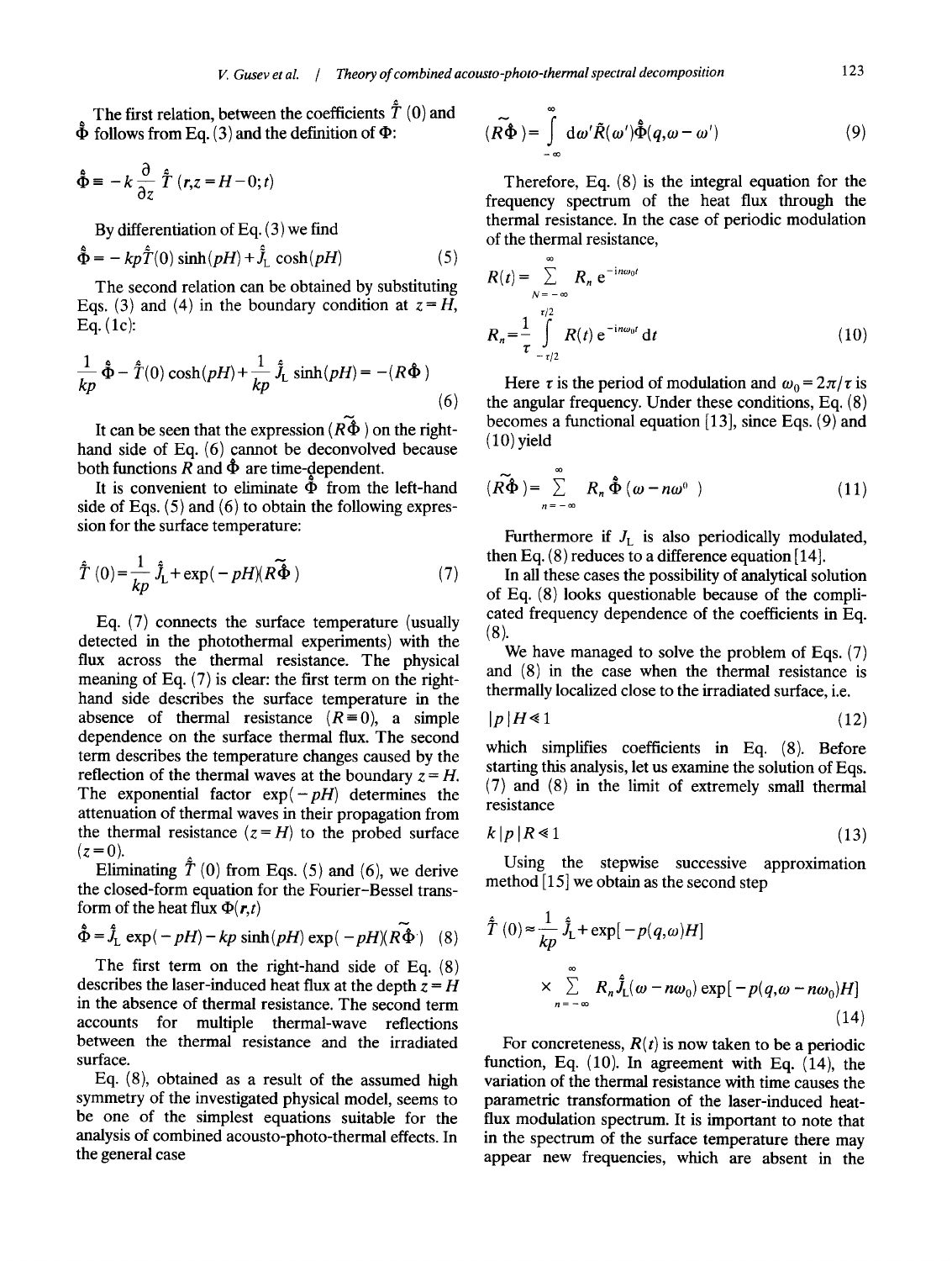absence of thermal resistance modulation. For example, in the case of harmonic modulation of the laser intensity,  $J_L(t) \sim [1 + \sin(\omega_t t)]$ , *and* harmonic modulation of the thermal resistance,  $R(t) \sim [1 + \sin(\omega_0 t)],$ the additional frequencies  $\omega_0$ ,  $\omega_1 - \omega_0$  and  $\omega_1 + \omega_0$ appear in the spectrum of the surface temperature already at the second step, Eq. (14), of successive approximations, (i.e. after the first reflection of thermal waves from the thermal resistance). Note that progressive broadening of the thermal-wave spectrum with the order of reflection from the thermal resistance also occurs in the absence of laser intensity modulation.

These simple considerations illustrate one of the practical advantages of the combined acousto-photothermal diagnostics, that is: acoustic modulation of the thermal resistance may lead to the parametric generation of new components in the surface temperature spectrum. Detection of these new spectral components may significantly increase the sensitivity of photothermal characterization of non-stationary cracks, i.e. those which are able to "breathe". Such a photothermal detection mode has the distinct advantage of background (fundamental frequency) signal suppression via the monitoring of harmonics with zero background which arise only if a sub-surface defect exists, i.e. signal selectivity of defects superior to the conventional photothermal imaging of near-surface defects.

## **3. Thermally-thin overlayer**

Let us now analyze the situation of a thermal resistance thermally localized close to the sample surface, according to relation (12). Notice that this situation is typical of some experimental configurations, such as in Refs. [1,2]. Under the condition (12), Eq.  $(8)$  simplifies to

$$
\hat{\Phi} \approx \hat{J}_L - kH \left( q^2 - i \frac{\omega}{D} \right) R \hat{\Phi}
$$
 (15)

Consequently, the inverse Fourier transformation (Eq. (2a)) leads to the differential equation for the function  $\hat{\Phi}(q, t)$ :

$$
\hat{\Phi} \approx \hat{J}_L - kH \left( q^2 + \frac{1}{D} \frac{\partial}{\partial t} \right) R \Phi = 0 \tag{16}
$$

This equation can be conveniently rewritten by introducing the characteristic times

$$
\tau_{\rm o} \equiv 1/(Dq^2) \qquad \tau_{\rm R} \equiv \text{CHR} \tag{17}
$$

where  $C = k/D$  is the heat capacity per unit volume:

$$
\frac{\partial}{\partial t}(R\hat{\Phi}) + \left[\frac{1}{\tau_{q}} + \frac{1}{\tau_{R}(t)}\right](R\hat{\Phi}) = \frac{1}{CH}\hat{J}_{L}
$$
(18)

Under the condition  $(12)$ , Eq.  $(7)$  gives the following description of the temperature variation Fourier-Bessel transform,  $\Delta \tilde{T}$ , related to the existence of a thermal resistance

$$
\Delta \hat{\tilde{T}} = \hat{\tilde{T}}(0) - \frac{1}{kp} \hat{J}_L \approx \widetilde{R\Phi}
$$
 (19)

Combining Eqs. (18) and (19), we arrive at the equation

$$
\frac{\partial}{\partial t} \Delta \hat{T} + \left[ \frac{1}{\tau_{\mathbf{q}}} + \frac{1}{\tau_{R}(t)} \right] \Delta \hat{T} = \frac{1}{CH} \hat{J}_{\mathbf{L}} \tag{20}
$$

From the physical point of view  $\tau_a$  is the characteristic diffusional cooling time of a strip of thickness on the order of *1/q.* When the laser beam is focused on a gaussian spot with a radius  $r_0$ , then the q spectrum of the launched photothermal waves has an upper bound:  $q \le 2/r_0$ . Consequently, in Eq. (20)  $\tau_q \ge r_0^2/4D = \tau_r$ . The introduced time  $\tau_R$  is the characteristic time of diffusional heat transfer from a thin homogeneously heated sub-surface strip of thickness on the order of H, as a result of heat transfer through the thermal resistance. In accordance with Eq. (20) it is the acoustic loading of the sample which causes the modulation of the characteristic time  $\tau_{\text{R}}$ .

In due consideration of the classical theory of heat transfer, in the model of Eqs.  $(18)$  and  $(19)$  (or, equivalently, Eq. (20)), we proceed to treat the sub-surface layer of thickness  $H$  as a lumped heat-capacity system [16] of uniform temperature. Then  $\tau_R$  is called the *time constant* of the layer [16]. A reasonably uniform temperature distribution is expected in the sub-surface layer, if its internal resistance to heat transfer by conduction is small compared with the externally modulated thermal resistance of the crack

$$
H/k \ll R \tag{21}
$$

Under the condition (21), the major temperature gradient would occur throughout the crack itself (i.e. the gas-filled layer). Let us note that if the inequality  $(21)$  does not hold (i.e.  $H/k \ge R$ ), then for the thermallythin layer, condition (12), the inequality  $k | p | R \le 1$  will be valid. Therefore, in agreement with condition (13), the problem may be solved by the stepwise successive approximation method [15].

The solution of Eq. (20) satisfying the initial condition  $\Delta \hat{T}(t \rightarrow -\infty) = 0$  is

$$
\Delta \hat{T}(t) = \frac{1}{CH} \int_{0}^{\infty} dt' \hat{J}_{L}(t - t') \exp\left\{-\frac{t'}{\tau_{q}} - \int_{t - t'}^{t} \frac{dt''}{\tau_{R}(t'')} \right\}
$$
(22)

In the case of a gaussian laser intensity distribution, i.e.  $J_L = J_L(t) \exp(-r^2/r_0^2)$ , the inverse Bessel trans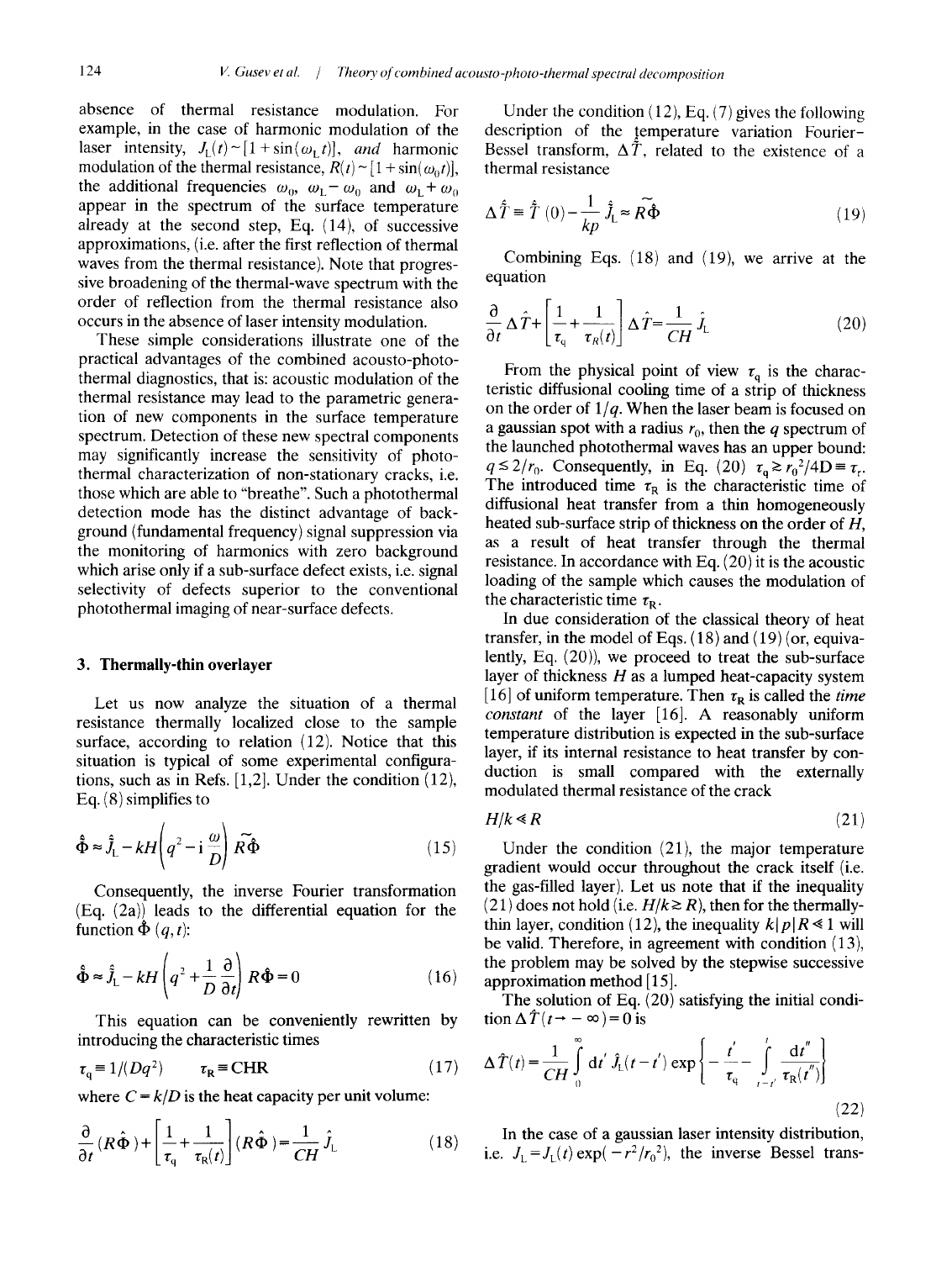formation, Eq.  $(2c)$ , of Eq.  $(22)$  leads to the following description/solution of the surface-temperature variations along the axis of the system  $(r=0)$ :

$$
\Delta T(0,0;t) = \frac{1}{CH} \int_{0}^{\infty} dt' \frac{J_{L}(t-t')}{1+t'/\tau_{r}} \exp\left\{-\int_{t-t'}^{t} \frac{dt''}{\tau_{R}(t'')} \right\}
$$
(23)

We will use Eq.  $(23)$  in our further analysis.

As two important examples demonstrating the nature and power of the mathematical approach developed, we will examine harmonically modulated thermal resistance R

$$
R(t) = R_0[1 + \sin(\omega_0 t)] \tag{24}
$$

and rectangular-periodic modulation

$$
R(t) = \begin{cases} 0, & \text{for} \quad \left(\frac{2m-1}{2}\right) \tau < t < m\tau \\ R_0, & \text{for} \quad m\tau < t < \left(\frac{2m+1}{2}\right) \tau \end{cases} \tag{25a}
$$

 $m=0, \pm 1, \pm 2, \ldots$ 

$$
= R_0 \sum_{n=-\infty}^{\infty} \rho_n e^{-in\omega_0 t}
$$
  
=  $R_0 \left\{ \frac{1}{2} + \sum_{n=1}^{\infty} \frac{2}{\pi(2n-1)} \sin[(2n-1)\omega_0 t] \right\}$  (25b)

Here  $R_0$  = const. and

$$
\rho_n = \frac{\exp(i\pi n) - 1}{2i\pi n} \tag{25c}
$$

are the dimensionless complex amplitudes of the spectral components of the modulation function. The modulation Eq. (24) introduces into the system only non-zero average resistance and the fundamental frequency  $\omega_0$ , while the spectrum of the modulation, Eq. (25a), is wide-band, albeit discrete. Note that the square-wave spectral decomposition function, Eq. (25b), contains only odd harmonics of the fundamental frequency.

In agreement with the adopted models, Eqs. (24) and (25), the thermal resistance periodically becomes equal to zero. Thus, we will mainly turn to the examination of the situation when the magnitude of the thermal resistance actively induced and modulated by external acoustic loading considerably exceeds the value of possible residual thermal resistance of the closed crack. Lastly, for the sake of completeness we will investigate in this work the case of c.w. laser action, i.e. unmodulated input thermal flux to the sample surface

in the presence of a.c. acoustic modulation of the defect. In other words, we will examine the process of parametric thermal-wave excitation by an acoustically driven breathing crack alone, when only a constant heat flux on the system is present in the absence of acoustic loading.

## **4. One-dimensional geometry**

One of the important features of the physical phenomena under the present investigation is the existence of limited convergent solutions for  $\Delta T$  even in the one-dimensional (1-D) approximation (i.e.  $\partial J_1$ )  $\partial r = 0$ ), when the background temperature T itself exhibits an unbounded increase near the surface:  $T(0; t) \sim \sqrt{t}$ . The physical explanation of this follows from the fact that in agreement with Eq. (19)  $\Delta T$  is caused by the modulation of the heat flux, which is bounded, but not by the temperature field, which diverges.

## *4.1. Harmonic thermal-resistance modulation*

In the 1-D geometry ( $\tau_r \gg \tau$ ,  $\tau_R$ , i.e.  $r_0 \rightarrow \infty$ ) typical of some photothermal depth-profiling experiments, the temperature variation, Eq. (23), induced by the harmonic modulation of the thermal resistance, Eq. (24), can be expressed in the form:

$$
\Delta T(0,0; t) = 2\theta_{\omega_0} \left\{ f\left(\frac{2}{\omega_0 \tau_R}\right) + \sum_{n=1}^{\infty} \Gamma(n) \text{Im} \left[ U\left(n, 0, i \frac{2}{\omega_0 \tau_R}\right) \right] \right\}
$$
  
×  $\exp\left(-i n \omega_0 t - i \frac{\pi}{2} n\right) \left[\right]$  (26)

where  $\theta_{\omega 0} = J_L/cH\omega_0$  is the characteristic amplitude of thermal waves,  $\Gamma(n)$  is the gamma function, U is the confluent hypergeometric function and fis the auxiliary function related to sine and cosine integrals Si and Ci [17]

$$
f(x) = Ci(x)\sin(x) - \left[\text{Si}(x) - \frac{\pi}{2}\right]\cos(x) \tag{27}
$$

L.

In the limit of weak modulation of the thermal resistance when the characteristic time  $\tau_R$  is much less than the period of the resistance modulation ( $\tau_R \omega_0 \ll 1$ ) the solution Eq.  $(26)$  takes the form:

$$
\Delta T(0,0;t) = \theta_{\omega_0} \left\{ \tau_{\mathbf{R}} \omega_0 + \sum_{n=1}^{\infty} \frac{\Gamma(n)}{2^{n-1}} (\tau_{\mathbf{R}} \omega_0)^n \right\}
$$

$$
\times \sin[n\omega_0 t - \pi(n-1)] \right\}
$$
(28)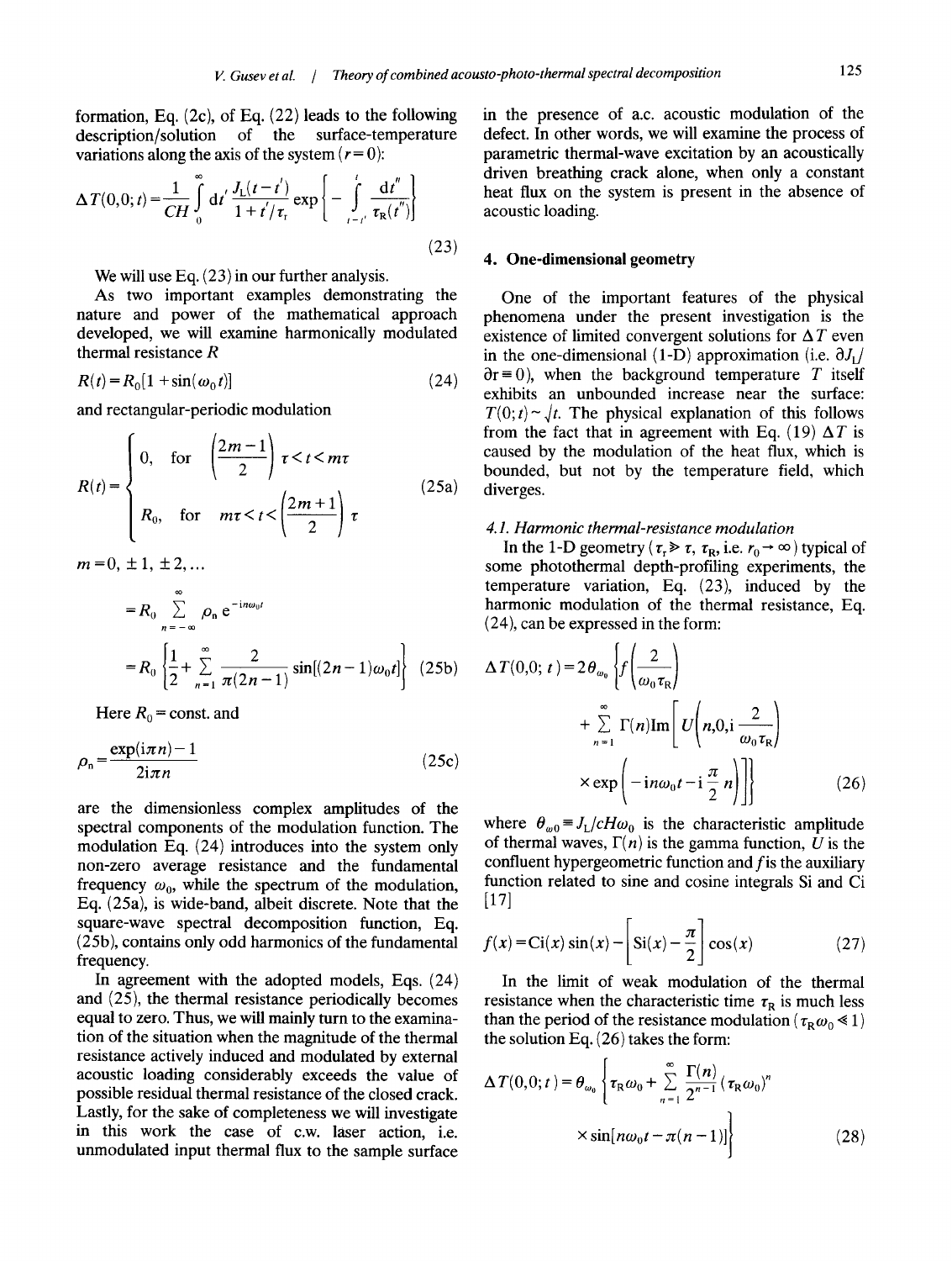Eq. (28) explicitly describes the broadening of the thermal-wave spectrum as a result of multiple reflections of thermal waves from the time-modulated thermal resistance. From the structure of Eq. (28) it can be seen that the nth harmonic of the fundamental frequency is excited after the nth reflection of the thermal flux from the resistance  $R_0$ . Its dimensionless amplitude  $A_n$  is proportional to  $(\tau_R \omega_0)^n \sim R_0^n$  with a phase delay equal to  $\phi_n = \pi(n-1)$ . Thus, all the odd harmonics start to grow with increasing  $R_0$  in phase with the fundamental frequency, while all the even harmonics grow out of phase with the fundamental.

In the limit of strong modulation of the thermal resistance ( $\tau_R \omega_0 \ge 1$ ) the solution Eq. (26) transforms to:

$$
\Delta T(0,0;t) \approx \theta_{\omega_0} \left\{ \pi + \sum_{n=1}^{\infty} \frac{2}{n} \right\}
$$
  
 
$$
\times \sin[n\omega_0 t - \frac{\pi}{2} (3n - 2)] \right\}
$$
 (29)

Eq. (29) describes the saturation of both the contribution to the average temperature and the amplitudes of the harmonics  $(A_n \sim 1/n)$ . It shows that the phase of the *n*th harmonic for  $R_0 \rightarrow \infty$  exhibits an additional delay equal to  $(\pi/2)n$  relative to its phase for  $R_0 \rightarrow 0$ .

In order to describe the evolution of the spectrum of the parametrically excited thermal waves with increasing thermal resistance in the intermediate regime, it is necessary to use the exact analytical solution, Eq. (26). Towards this goal, note that the calculation of  $U(n,0,z)$  for  $n \ge 3$  can be performed with the help of the recurrence relation  $[17]$ 

$$
U(n,0,z) = \frac{1}{n(n-1)}
$$
  
×{[2(n-1)-z]U(n-1,0,z)  
– U(n-2,0,z)} (30)

Therefore, all calculations of the confluent hypergeometric function are reduced to the calculations of  $U(2,0,z)$  and  $U(1,0,z)$ , which are also related:

$$
U(2,0,z) = \frac{1}{2} \left[ (1+z) U(1,0,z) - z U(1,1,z) \right] \tag{31}
$$

Furthermore, the functions  $U(1,1,z)$  and  $U(1,0,z)$  can be expressed through the auxiliary functions f and g related to sine and cosine integrals [17]

$$
U(1,1,i x) = g(x) - if(x)
$$
 (32)

$$
U(1,0,ix) = 1 - xf(x) - ixg(x)
$$
 (33)

where  $f(x)$  was defined in Eq. (27) and  $g(x)$  is given by

$$
g(x) = -Ci(x)\cos(x) - \left[\text{Si}(x) - \frac{\pi}{2}\right]\sin(x) \tag{34}
$$

Then, in view of Eqs. (30) and (31), the description of any thermal-wave harmonic can be given in terms of the functions f and  $g$ .

The results of the calculations of the dimensionless amplitudes and phases of the three first harmonics and their contribution to the average temperature  $(A_0)$  as functions of the dimensionless parameter  $\tau_R/\tau = (\tau_R \omega_0)/2\pi$  are presented in Figs. 1 and 2. These



Fig. 1. Dependence of the dimensionless amplitudes of the spectral decomposition of the surface temperature, Eq. (28), on the parameter  $(\tau_R/\tau)$  in the case of harmonic modulation of the thermal resistance of a non-stationary defect (crack) in the 1-D regime. Curve  $(1)$ ,  $A_0$  contribution to the average temperature; curves  $(2)-(4)$ , contribution of the thermal-wave harmonics  $A_1 - A_3$ .



Fig. 2. Dependence of the phases of the spectral decomposition of the surface temperature, Eq. (29), on the dimensionless parameter  $(\tau_R/\tau)$  in the case of harmonic modulation of the thermal resistance of a non-stationary defect (crack) in the 1-D regime. Curves (1)-(3), contributions of the phases  $\phi_1$ - $\phi_3$  of the thermal-wave harmonics.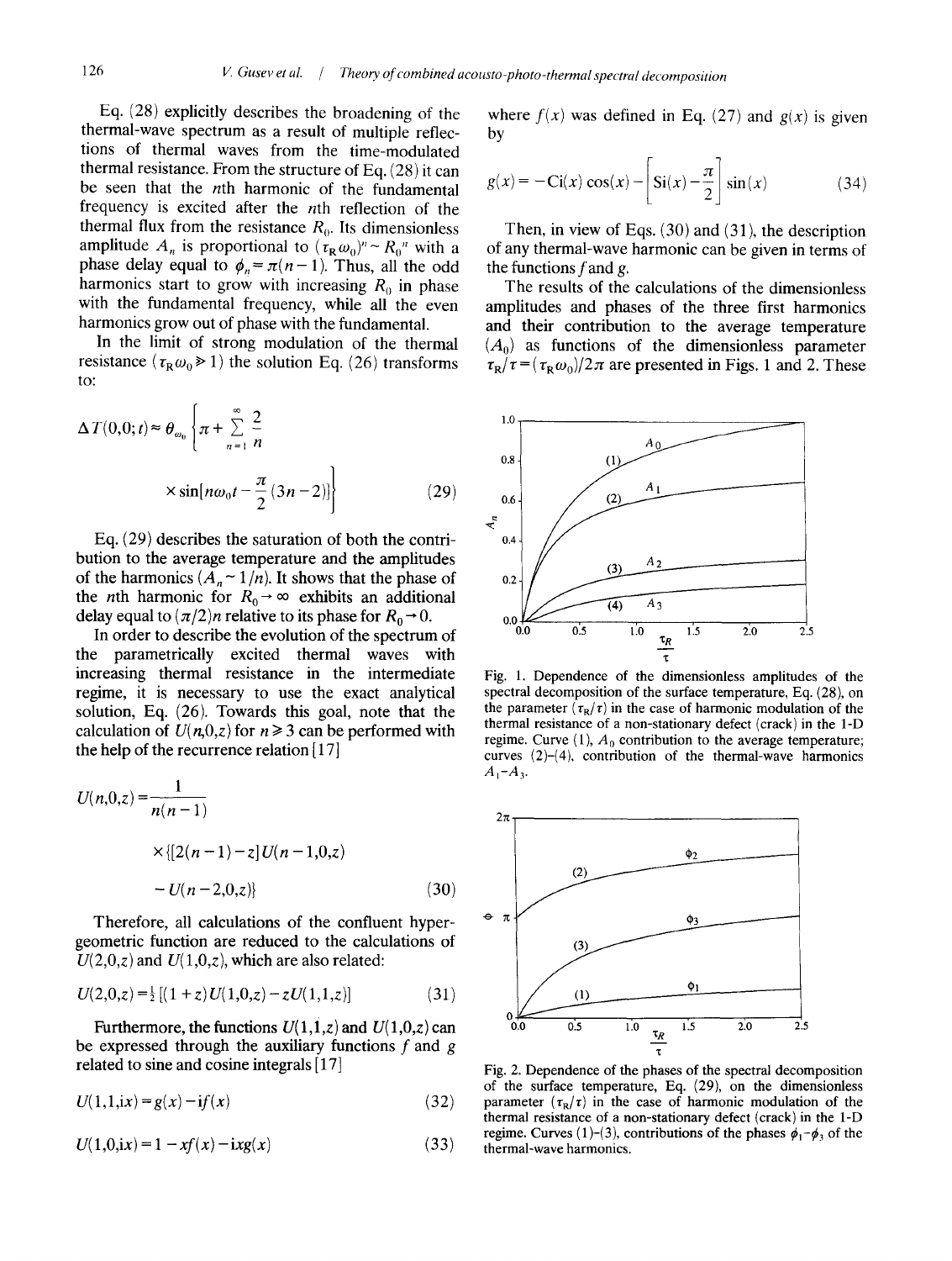plots of Eq. (26) exhibit the asymptotic behavior indicated by Eqs. (28) and (29) in the limits of small and large values of  $\tau_{\rm R}/\tau$ , respectively.

# 4.2. Rectangular-wave thermal-resistance modulation

In the case of rectangular periodic modulation of the thermal resistance, Eq.  $(25)$ , the solution Eq.  $(23)$  may be expressed in terms of special functions without the one-dimensionality assumption:

$$
\Delta t(0,0;t) = \frac{J_{\rm L}\tau_{\rm r}}{CH} \qquad \begin{array}{c} 0, \text{ for } \left(\frac{2m-1}{2}\right)\tau < t < m\tau; \\ \exp\left(\frac{\tau_{\rm r}}{\tau_{\rm R}}\right) \left[E_{\rm 1}\left(\frac{\tau_{\rm r}}{\tau_{\rm R}}\right) - E_{\rm 1}\left(\frac{\tau_{\rm r} + t}{\tau_{\rm R}}\right)\right] \\ \text{for } m\tau < t < \left(\frac{2m+1}{2}\right)\tau \end{array} \qquad (35)
$$

where  $m=0, \pm 1, \pm 2, \ldots$ , and  $E_1$  is the exponential integral [17]. The expansion of Eq. (35) in Fourier series with complex amplitudes leads to the following expression for the *n*th Fourier component of  $\Delta T(0,0;t)$ :

$$
\Delta T_n = \frac{J_L \tau_r}{CH} \exp\left(\frac{\tau_r}{\tau_R}\right) \left[\rho_n E_1 \left(\frac{\tau_r}{\tau_R}\right) - \frac{1}{2 \pi i n}\right]
$$
  
\n
$$
\times \left(\exp(i \pi n) E_1 \left(\frac{\tau_r}{\tau_R} + \frac{\tau}{2 \tau_R}\right) - E_1 \left(\frac{\tau_r}{\tau_R}\right)\right)
$$
  
\n
$$
+ \exp\left(2 \pi i n \frac{\tau_r}{\tau}\right) \left\{E_1 \left(\frac{\tau_r}{\tau_R} - 2 \pi i n \frac{\tau_r}{\tau}\right)\right\}
$$
  
\n
$$
- E_1 \left[\left(\frac{\tau_r}{\tau_R} - 2 \pi i n \frac{\tau_r}{\tau}\right) \left(1 + \frac{\tau}{2 \tau_r}\right) \right]\right)\right]
$$
(36)

 $\rho_n$  was defined in Eq. (25c). The derived expression Eq. (36) completes the description of the signal after insertion in a conventional complex Fourier series expansion of  $\Delta T(0,0;t)$ , Eq. (25b).

In the 1-D geometry ( $\tau_r \gg \tau, \tau_R$ ) the general solution Eq. (36) reduces to:

$$
\Delta T_{\rm n} = \frac{J_{\rm L} \tau_{\rm r}}{CH} \left\{ \rho_n - \frac{1 - \exp[i\pi n - (\tau/2\tau_{\rm R})]}{(\tau/\tau_{\rm R}) - 2\pi i n} \right\} \tag{37}
$$

Using the expression for  $\rho_n$ , Eq. (25c), it is convenient to rewrite Eq. (37) as

$$
\Delta T_{\rm n} = \theta_{\rm r} \left\{ \rho_{\rm n} - \frac{\tau_{\rm R}}{\tau} \exp(i\pi n) \left[ 1 - \exp\left( -\frac{\tau}{2\tau_{\rm R}} \right) \right] \right\} \tag{38}
$$

where  $\theta_{\tau} = J_{\text{L}}\tau / CH$  is the characteristic amplitude of thermal waves. To compare the spectrum of the thermal waves to that of the resistance modulation it is

useful to present the temperature field  $\Delta T$  in the form

$$
\Delta T(0,0;t) = \theta_{\tau} \left[ A_0 + \sum_{n=1}^{\infty} A_n \sin(n\omega_0 t - \phi_n) \right]
$$
 (39)

where

$$
A_0 = \frac{\tau_R}{\tau} \left\{ \frac{1}{2} - \frac{\tau_R}{\tau} \left[ 1 - \exp\left( -\frac{\tau}{2 \tau_R} \right) \right] \right\}
$$
(40a)  

$$
A_n = \frac{2}{\sqrt{(\tau/\tau_R)^2 + (2\pi n)^2}}
$$

$$
\times \sqrt{\left[ \frac{1 - (-1)^n}{2\pi n} \right]^2 + \left\{ \frac{\tau_R}{\tau} \left[ 1 - \exp\left( -\frac{\tau}{2 \tau_R} \right) \right] \right\}^2 (40b)
$$

$$
\phi_n = \tan^{-1} \left( 2\pi n \frac{\tau_R}{\tau} \right)
$$

$$
-\tan^{-1} \left\{ \pi n \frac{\tau_R}{\tau} \left[ 1 - \exp\left( -\frac{\tau}{2 \tau_R} \right) \right] \right\}
$$
for  $n$  odd  $(n = 2m - 1, m = 1, 2, ...)$  (40c)

$$
\phi_n = \frac{\pi}{2} \tan^{-1} \left( 2\pi n \frac{\tau_{\rm R}}{\tau} \right)
$$

for *n* even (
$$
n = 2m
$$
,  $m = 1, 2, ...$ ) (40d)

In agreement with Eqs.  $(40a)$ - $(40d)$  in the limit of weak thermal resistance modulation ( $\tau_R \leq \tau/2\pi n$ )

$$
A_0 \approx (1/2)(\tau_{\rm R}/\tau) \tag{41a}
$$

$$
A_{2k-1} \approx (2/\pi n)(\tau_{\rm R}/\tau) \tag{41b}
$$

$$
A_{2k} \approx 2(\tau_{\rm R}/\tau)^2 \tag{41c}
$$

Consequently, all the even harmonics of the fundamental frequency are seen to be excited already after the second reflection of the thermal flux from the nonstationary crack. This is one of the major differences between the cases of narrow-band (Eq. (24)) and wideband (Eq. (25b)) thermal-resistance modulation. For small  $(\tau_R/\tau)$  the odd spectral harmonics are synchronous with the thermal resistance modulation:  $\phi_{2k-1} \approx \pi n(\tau_R/\tau) \leq 1$  (Eq. (40c)), while the even harmonics are excited with a phase delay of  $\pi/2$ :  $\phi_{2k} \approx \pi/2 + 2\pi n(\tau_R/\tau)$  (Eq. 40d)). However, in the limit of strong thermal resistance modulation ( $\tau_R \ge \tau$ ) the amplitudes of all the components saturate:

$$
A_0 \approx 1/8 \tag{42a}
$$

$$
A_n \approx \frac{1}{2\pi n} \sqrt{1 + \left[\frac{1 - (-1)^n}{\pi n}\right]^2}
$$
 (42b)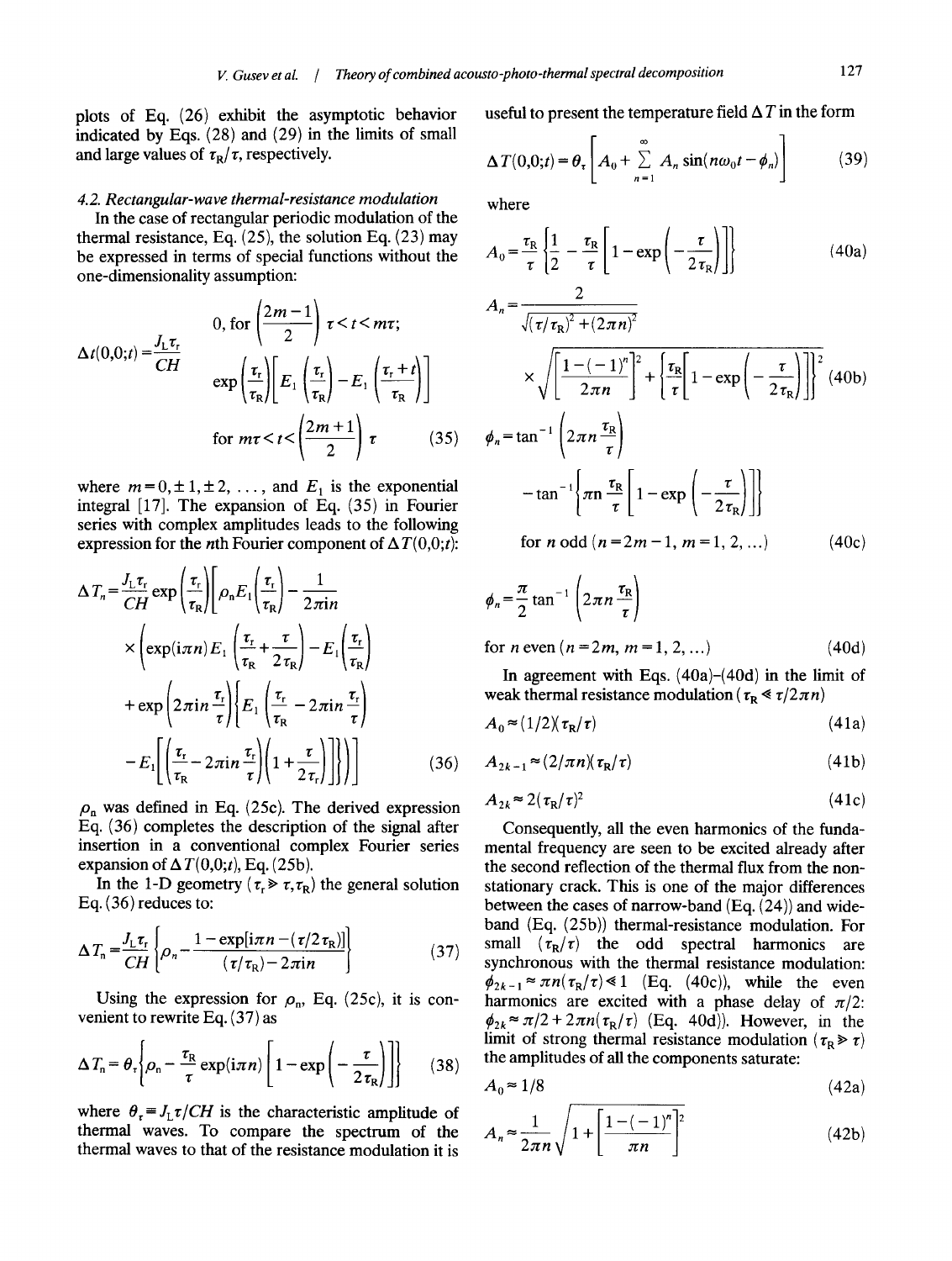The phases also saturate for  $\tau_R \ge \tau/2\pi n$ : 1.75

$$
\phi_{2k-1} \approx \tan^{-1}[2/\pi(2k-1)] \tag{43a}
$$

$$
\phi_{2k} \approx \pi \tag{43b}
$$

For sufficiently large numbers *n*, one can further  $\leq$  0.75 examine the behavior of the thermal waves generated under the condition  $\tau/2\pi n \ll \tau_R \ll \tau$ . If these inequali- 0.50 ties are valid, then the amplitudes of both odd and even harmonics are increasing proportionally to  $R_0$ : 0.25

$$
A_n \approx \frac{\tau_{\rm R}}{\tau} \sqrt{1 + \left[\frac{1 - (-1)^n}{\pi n}\right]^2}
$$
 (44)

For  $n \geq 1$  and  $\tau_R \leq \tau$ , Eq. (40c) for the phases of the odd harmonics reduces to the form

$$
\phi_n \approx \tan^{-1} \left[ \frac{\pi n (\tau_R/\tau)}{1 + 2(\pi n \tau_R/\tau)^2} \right]
$$
\n(45)

which exhibits non-monotonic dependence of the phase on  $\tau_{\rm R}/r$ .

The results of our calculations of the dimensionless amplitudes  $A_0$ – $A_4$  and the phases  $\phi_1$ – $\phi_5$  as functions of the dimensionless parameter  $\tau_R/\tau$  are presented in Figs. 3 and 4. These plots are based on Eqs.  $(40a)$ - $(40d)$ . According to Fig. 4, the non-monotonic phase changes of the odd harmonics commence with  $n=3$ .

The theory developed in this work predicts a significant dependence of both the amplitudes and the phases of the thermal waves in 1-D geometry on the relative magnitudes of the time constant  $\tau_R$  of the sample and the thermal resistance modulation period  $\tau$ . The plots in Figs. 1-4 demonstrate that, observing experimentally the effects of the onset of amplitude or phase saturation, one can identify the situation when  $\tau_R \approx \tau$ . Thus it is possible to measure experimentally the quantity  $HR_0 \approx \tau/C$  from the known value of the thermal resistance modulation period  $\tau$ . If the thermal resistance can be determined independently, then this parametric thermal-wave technique provides a method of characterizing the position of the crack (i.e, the depth  $H$ ) beneath the irradiated surface.

If one is interested in a self-consistent experimental method, then there is another possibility to determine thermal resistance. In the limit of weak thermal resistance modulation (i.e.  $\tau_R/\tau \ll 1$ ) the dimensional amplitudes of those spectral components of  $\Delta T(0,0;t)$ which initially exist in the spectrum of  $R(t)$  do not depend on the depth  $H$  because they are proportional to  $\theta_{\omega 0,\tau}(\tau_R/\tau) \sim J_L R_0$ , where the symbol  $\theta_{\omega 0,\tau}$  stands for either  $\theta_{\omega 0}$  or  $\theta_{\tau}$ . Thus increasing the modulation period  $\tau$  from  $\tau_0 \sim \tau_R$  to  $\tau_\infty \gg \tau_R$ , we arrive at the possibility of experimentally determining the thermal



Fig. 3. Dependence of the amplitudes of the spectral decomposition of the surface temperature, Eqs. (404) and (40b), on the parameter  $(\tau_R/\tau)$  in the case of rectangular-wave periodic modulation of the thermal resistance of a non-stationary defect (crack) in the 1-D regime. Curve (1),  $A_0$  contribution to the average temperature; curves  $(2)$ - $(5)$ , contributions of the thermal-wave harmonics  $A_1$ - $A_4$ .



Fig. 4. Dependence of the phases of the spectral decomposition of the surface temperature, Eqs. (40c) and (40d), on the parameter  $(\tau_R/\tau)$  in the case of rectangular-wave periodic modulation of the thermal resistance of a non-stationary defect (crack) in the 1-D regime. Curves  $(1)$ – $(5)$ , contributions of the phases  $\phi_1 - \phi_5$  of the thermal-wave harmonics.

resistance  $R_0$  (and then the sub-surface crack position  $H \approx \tau_0/CR_0$ ) by performing absolute-temperature measurements. We also note that, according to Eqs. (29), (40a) and (40b), in the limit of strong thermal resistance modulation ( $\tau_R \ge \tau$ ) the thermal-wave amplitudes become independent of  $R_0$  ( $\Delta T \sim \theta_{\tau,\omega} \sim J_L \tau / CH$ ). Consequently, in the regime  $\tau_R \geq \tau$  the problem of the determination of the overlayer thickness H reduces to the absolute measurement of the thermal-wave amplitude at the probing surface.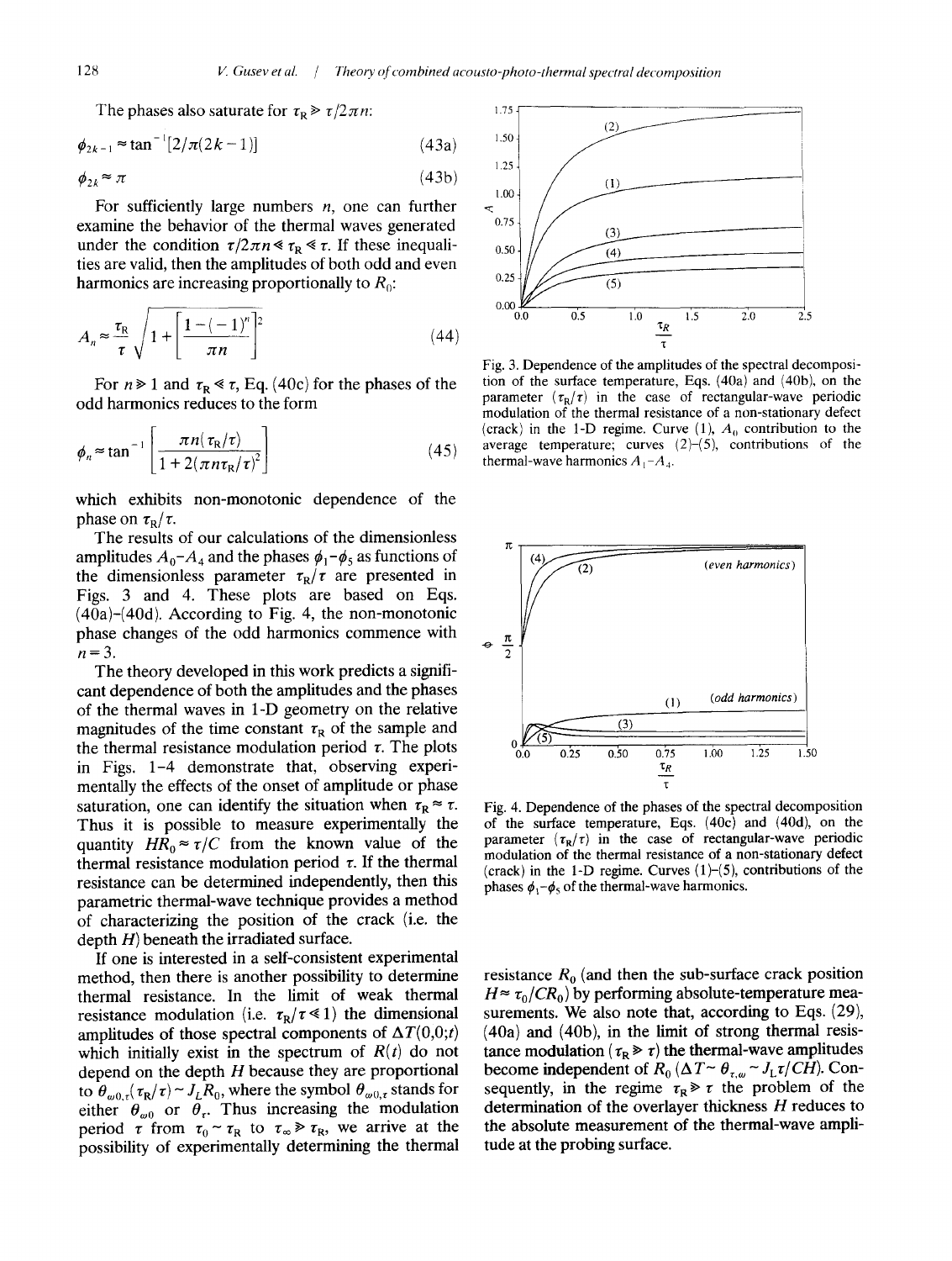## **5. Quasi-stationary regime**

In usual photothermal experiments the quasistationary regime is typical for photothermal microscopy. In this mode the penetration length of the thermal wave is controlled by 3-D heat diffusion from the laser-heated surface spot, i.e.  $\tau \ge \tau_r$ . In the combined acousto-photo-thermal configuration examined in the present work, the quasi-stationary condition is described by the inequality  $\tau \geq (\tau_r, \tau_R)$ . Under this condition one can proceed further in the general solution of the problem, omitting the time derivative in Eq. (20). Then the solution corresponding to Eq. (23) **is:** 

$$
\Delta T(0,0;t) = \frac{\tau_r}{CH} J_{\rm L}(t) \exp[\tau_{\rm r}/\tau_{\rm R}(t)] E_{\rm L}[\tau_{\rm r}/\tau_{\rm R}(t)] \tag{46}
$$

In the 1-D geometry ( $\tau_r \gg \tau_R$ ), Eq. (46) reduces to

$$
\Delta T(0,0;t) \approx J_{\rm L}(t)R(t) \tag{47}
$$

i.e. to the case of 1-D quasi-stationary frequency mixing. Note that information on the overlayer thickness  $H$  completely disappears from Eq. (47).

#### *5.1. Harmonic thermal-resistance modulation*

In the case of harmonic modulation of the thermal resistance, Eq. (24), the solution Eq. (46) can be presented in the form:

$$
\Delta T(0,0;t) = \theta_r \left\{ A_0 + \sum_{n=1}^{\infty} A_n \sin \left[ n \omega_0 t - \frac{3\pi}{2} (n-1) \right] \right\}
$$
 (48)

where

$$
A_0 = \int_0^\infty \frac{\mathrm{d}x}{\sqrt{x+1} \left(\sqrt{x+1}+1\right)} \exp\left(-\frac{\tau_r}{2\tau_R}x\right) \tag{49a}
$$

$$
A_n = 2 \int_0^{\infty} \frac{x^{n-1} dx}{\sqrt{x+1} (\sqrt{x+1} + 1)^{2n}} \exp\left(-\frac{\tau_r}{2\tau_R} x\right) \qquad (49b)
$$

Here  $\theta_r = J_L \tau_r / CH$  is the characteristic amplitude of temperature variations.

According to Eq. (48), each next higher harmonic in the quasi-stationary regime is delayed in phase relative to the one before, i.e.  $\phi_{n+1}-\phi_n=3\pi/2$ . In the case of weak thermal resistance modulation ( $\tau_R \ll \tau_r$ ), Eq. (48) leads to  $A_0 \approx \tau_R/\tau_r$  and  $A_n \approx 2\Gamma(n)(\tau_R/\tau_r)^n$ , demonstrating that the nth harmonic is parametrically generated after the sequence of n reflections of thermal flux from the breathing defect. In the limit of strong modulation ( $\tau_R \gg \tau_r$ ), the solution Eq. (48) describes the saturation of the harmonics  $(A_n \approx 2/n)$  and a

logarithmic zeroth-mode contribution to the average temperature:  $A_0 \approx \ln(\tau_R/\tau_r)$ .

For the analysis of the intermediate regime, one must use the general solution, Eq. (48). It is convenient to present the amplitudes in the form

$$
A_0 = \Psi(1) \tag{50a}
$$

$$
A_n = \sum_{k=0}^{n-1} (-1)^k 2^{k+1} \binom{n-1}{k} \Psi(k+2)
$$
 (50b)

where we introduced the binomial coefficients  $\binom{n}{k}$ [17] and the notation  $\Psi(m)$  for the integral

$$
\Psi(m) \equiv \int_{0}^{\infty} \frac{\mathrm{d}x}{\sqrt{x+1} \left(\sqrt{x+1}+1\right)^{m}} \exp\left(-\frac{\tau_{r}}{2\tau_{R}}x\right) \tag{51}
$$

The recursion relation

$$
\Psi(m \ge 2) = \frac{2}{m-1} \left\{ \frac{1}{2^{m-1}} + \frac{\tau_r}{2\tau_R} \left[ \Psi(m-1) - \Psi(m-2) \right] \right\}
$$
(52)

gives a way of reducing the calculation of the amplitudes to the known functions

$$
\Psi(0) = \sqrt{2\pi \left(\frac{\tau_{\rm R}}{\tau_{\rm r}}\right)} \exp\left(\frac{\tau_{\rm r}}{2\tau_{\rm R}}\right) \text{erfc}\left(\sqrt{\frac{\tau_{\rm r}}{2\tau_{\rm R}}}\right) \tag{53}
$$

and

$$
\Psi(1) = \Psi(0) - \int_0^\infty \frac{\mathrm{d}x}{\sqrt{x+1}+1} \exp\left(-\frac{\tau_r}{2\,\tau_\text{R}}\,x\right) \tag{54}
$$

The latter integral can be expressed in terms of the generalized hypergeometric functions  ${}_2F_2$  [18]; however, it is more convenient to calculate it numerically. The results of the calculations of the dependence of the dimensionless amplitudes  $A_0$ - $A_3$  on the parameter  $\tau_R/\tau_r$  are presented in Fig. 5 (curves (1)–(4)).

#### *5.2. Rectangular-wave thermal-resistance modulation*

In the case of rectangular-wave periodic modulation of the thermal resistance, Eq. (25a), the solution Eq. (46) gives the following description for the nthcomponent complex amplitude of the photothermal waves:

$$
\Delta T_n = \theta_r \exp\left(\frac{\tau_r}{\tau_R}\right) E_1\left(\frac{\tau_r}{\tau_R}\right) \rho_n \tag{55}
$$

According to Eq. (55) the spectrum of  $\Delta T(0,0;t)$  is identical to that of  $R(t)$ . We graphically present the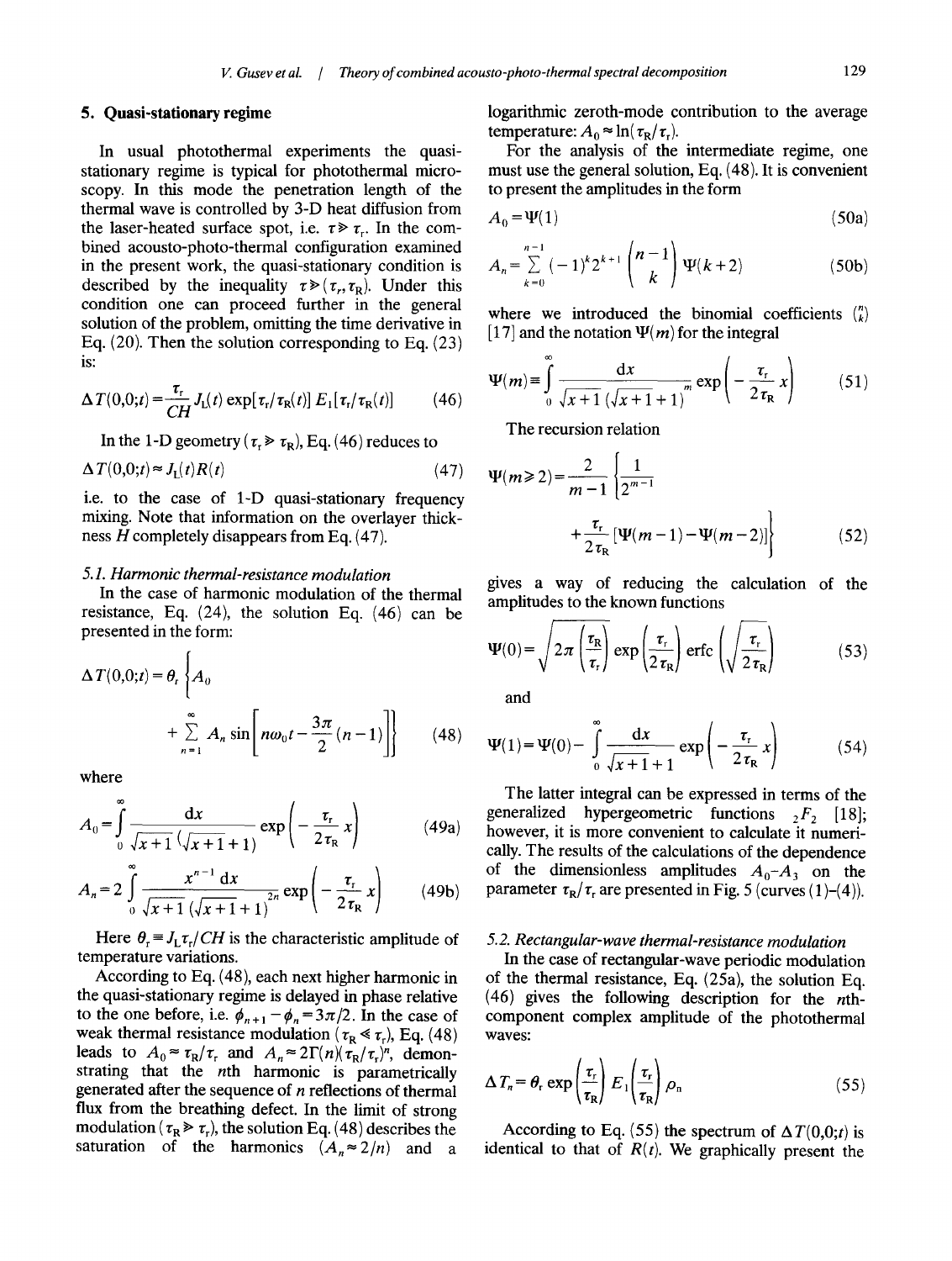dependence of the dimensionless normalized amplitude component  $\Delta T_n$  of the thermal wave (i.e.  $\Delta T_n/\theta_r\rho_n$  in Fig. 5 (curve (5)). The even harmonics of the fundamental frequency appear in the quasistationary regime only in the next approximation in the small parameter  $(\tau_r/\tau)$ . Using the condition  $\tau \geq (\tau_{\rm R}, 2\pi n \tau_{\rm r})$  to expand Eq. (36) in a McLaurin series, we obtain

$$
\Delta T_n \approx \Delta T_n(\tau \to \infty) - \frac{\tau_r}{\tau} \left[ 1 + \exp\left(\frac{\tau_r}{\tau_R}\right) E_1\left(\frac{\tau_r}{\tau_R}\right) \right] \tag{56}
$$

The derived small contribution to the solution Eq. (55) for  $\Delta T_n$  ( $\tau \rightarrow \infty$ ) describes transient processes taking place in the system on a time scale significantly smaller than the modulation period  $\tau$ .

From Eq. (55) the thermal-wave amplitudes increase without bound with increasing thermal resistance:

$$
\Delta T_n(\tau_{\rm R} \gg \tau_{\rm r}) \approx \theta_{\rm r} \ln(\tau_{\rm R}/\tau_{\rm r}) \rho_n \tag{57}
$$

This occurs in the same manner as the contribution to the average field in the case of harmonic modulation. At this point it is important to recall that these solutions were derived in the quasi-stationary approximation, particularly under the condition  $\tau_R \leq \tau$ , and that they are limited (bounded) by the modulation period  $\tau$ .

In the case of square-wave thermal-resistance modulation, it makes physical sense to examine one more (a third) limiting regime for the relative values of the characteristic times, that is  $\tau_R \geq (\tau, 2\pi n \tau_r)$  in the system under consideration.



Fig. 5. Dependence of the dimensionless amplitudes of the spectral decomposition of the surface temperature, Eq. (50), on the parameter  $\tau_R/\tau_r$  in the quasi-stationary regime in the case of harmonic modulation of the thermal resistance. Curves  $(1)-(4)$ , contributions to the average temperature  $A_0$  and the amplitudes of the thermal-wave harmonics  $A_1 - A_3$ ; curve (5),  $\Delta T_n / \theta_n \rho_n$  in the case of rectangular-wave periodic modulation of thermal resistance; from Eq. (55).

A simplification of Eq. (36) under this condition leads to:

$$
\Delta T_n \approx \frac{\theta_r}{2\pi i n} \left\{ \exp(i\pi n) \ln \left( 1 + \frac{\tau}{2\tau_r} \right) \right\}
$$
  
\n
$$
\times \exp \left( 2\pi i n \frac{\tau_r}{\tau} \right)
$$
  
\n
$$
\times \left[ E_1 \left( -2\pi i n \frac{\tau_r}{\tau} - \pi i n \right) \right]
$$
  
\n
$$
-E_1 \left( -2\pi i n \frac{\tau_r}{\tau} \right) \right]
$$
  
\n(58)

Eq.  $(58)$  shows that in the case of 100% modulation of the thermal resistance (this physically corresponds to the opening of a vacuum-filled closed crack) the amplitudes of all the thermal-wave spectral components are simply inversely proportional to  $H$ , since  $\theta_r \approx 1/H$ . The dependence of temperature variation on the parameter  $\tau/\tau_{\rm c}$ , i.e. Eq. (58), describes the transition from 1-D to 3-D heat conduction with increasing value of  $\tau/\tau$  and contains no additional information about H. In the limit  $\tau \geq 2\pi n \tau$ , the solution Eq. (35) can be simplified

$$
\Delta T_n \approx \theta_r \ln(\tau/\tau_r) \rho_n \tag{59}
$$

thus demonstrating the logarithmic growth of temperature with the increase in modulation period  $\tau$ under the conditions of 2-D heat conduction in the thin strip  $0 \le z \le H$ , which is thermally isolated from both sides.

The theory developed predicts that experimental observation of the onset of saturation of the thermalwave amplitude with increasing parameter  $\tau_R/\tau_r$ , Fig. 5, leads to the identification of the situation when  $\tau_R \approx \tau_r$ . Thus the measurement of the quantity  $HR_0 \approx r_0^2/4k$  is possible. In a manner similar to the 1-D geometry, the determination of  $R_0$  may be achieved by the absolute measurements of temperature in the limit of weak modulation of the thermal resistance. This is possible because for  $\tau_R/\tau_r \ll 1$  the amplitudes of the spectral components belonging both to  $\Delta T(t)$  and  $R(t)$  are proportional to  $\theta_r(\tau_R/\tau_r) \approx J_L R_0$ . The thickness H of the thin strip may also be extracted from the absolute measurements of temperatures in the limit of strong modulation of the thermal resistance when the amplitudes of all the thermal-wave spectral components are proportional to *1/H,* Eqs. (48) and (58).

It is interesting that in the case of weak harmonic modulation of the thermal resistance,  $\tau_R \ll (\tau, \tau_r)$ , both in the 1-D and in the quasi-stationary regimes the amplitudes of the higher harmonics  $(n\geq 2)$  are still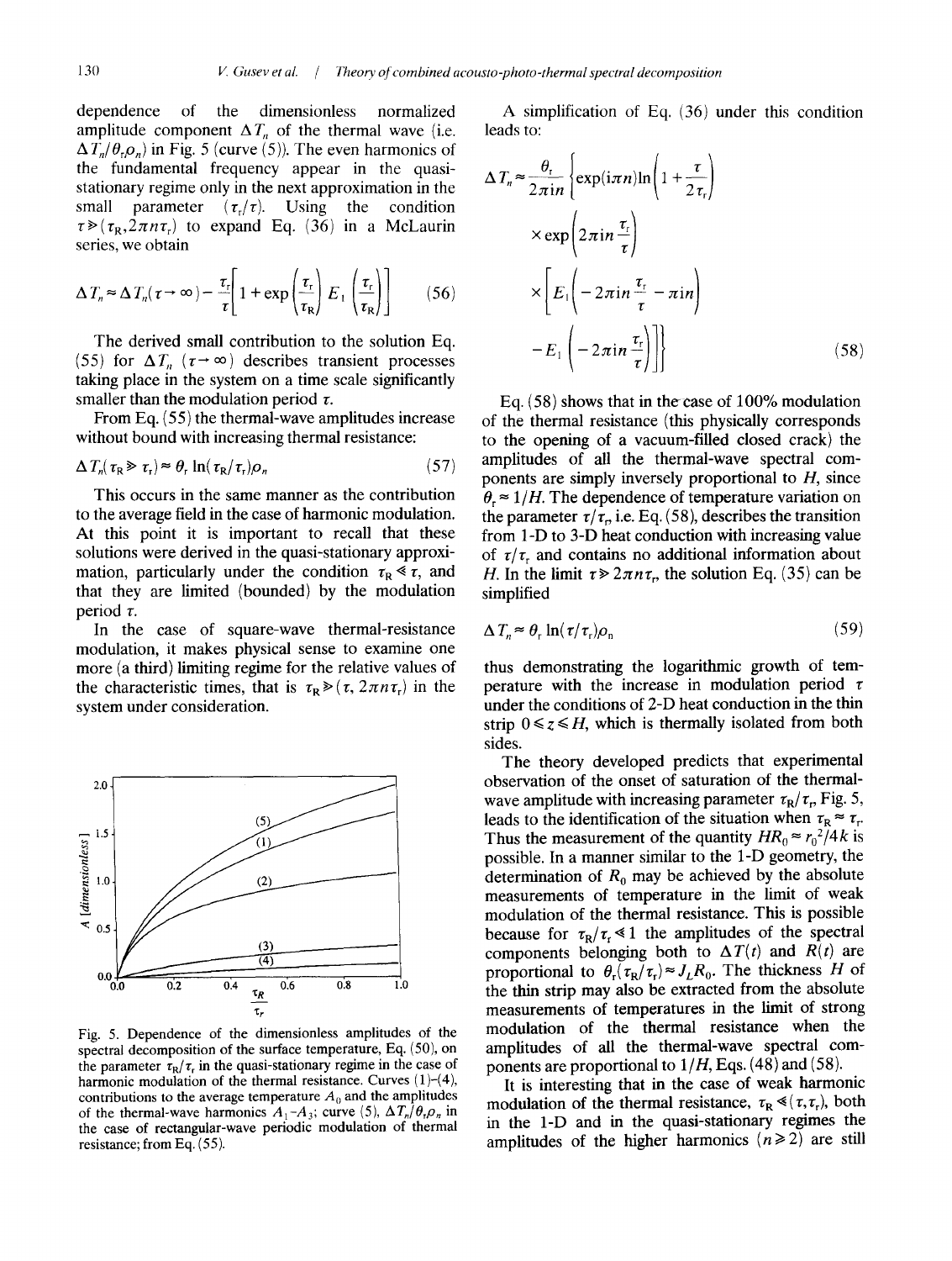dependent on the overlayer thickness H:

$$
\theta_{r,\omega_0,t}A_n \sim R_0{}^n H^{n-1} \tag{60}
$$

Consequently, they are sensitive to the sub-surface position and the value of the thermal resistance. The measurement of these amplitudes should provide better contrast in the combined acousto-photo-thermal microscopy than in the conventional mode, which only detects the fundamental frequency.

Finally, let us describe the possible limits of the gasfilled layer thickness variation  $h$  in the abovedeveloped theoretical model. The minimum values of h are determined by the condition (21) within the range of validity of the lumped heat-capacity analysis. Under the assumption  $R \approx h/k<sub>g</sub>$  this leads to the condition

$$
h \ge \left(\frac{k_{\rm g}}{k}\right) H \tag{61}
$$

Note that for the gas-metal interface the typical situation is  $(k_g/k) \sim 10^{-4}$ . The maximum values of h are controlled by one of two factors. First, the physical concept of thermal resistance is valid only for thermally-thin gas layers: in l-D, this requires the fulfilment of the inequality

$$
h \ll \sqrt{D_{\rm g}\tau} \tag{62}
$$

 $D_{\rm g}$  is the gas thermal diffusivity and  $D_{\rm g}/D \sim 1$  for a gas-metal combination. In the quasi-stationary regime the equivalent requirement to condition (62) is  $h \ll r_0$ . Second, in the 1-D regime ( $\tau_r \gg \tau$ ,  $\tau_R$ ) the upper limit for h is set by the inequality  $\tau_r \geq \tau_R$ , which is equivalent to

$$
h \ll \left(\frac{r_0}{H}\right)^2 \left(\frac{k_{\rm g}}{k} H\right) \tag{63}
$$

In the quasi-stationary regime  $(\tau \ge \tau_r, \tau_R)$  the inequality  $\tau \geq \tau_R$  yields an upper bound for h:

$$
h \ll \left(\frac{\mathbf{D}\tau}{\mathbf{H}}\right)^2 \left(\frac{k_{\rm g}}{k} H\right) \tag{64}
$$

Therefore, under the condition (12) of a thermallythin strip (overlayer), the combined inequalities shown below determine the possible non-zero range of  $h$ variations. For the 1-D regime these conditions are:

$$
\frac{k_{\rm g}}{k} H \ll h \ll \min\left[\sqrt{D_{\rm g}\tau}, \left(\frac{r_0}{H}\right)^2 \left(\frac{k_{\rm g}}{k}\right)\right]
$$
\n(65)

and for the quasi-stationary regime

$$
\frac{k_{\rm g}}{k} H \ll h \ll \min\left[r_0, \left(\frac{D\tau}{H}\right)^2 \left(\frac{k_{\rm g}}{k} H\right)\right]
$$
\n(66)

#### **6. Conclusions**

We investigated the process of parametric excitation of thermal waves by a sub-surface non-stationary defect localized in the path of a c.w. laser-induced heat flux. The analytical description of the thermal-wave frequency spectrum at the irradiated surface in the cases of harmonic and rectangular-wave periodic modulation of the thermal resistance of the defect by an external acoustic field has been presented. We described the role of multiple reflections of the thermal flux between the defect (crack) and the probed surface in synthesizing the amplitude and phase of the thermalwave Fourier components at various frequencies. We also showed how these parametric processes cause broadening of the thermal-wave spectrum.

The proposed theory comprises a scheme of active acoustic modulation of the thermal resistance of the defect through its periodic opening by an applied stress field, which gives a methodology for characterizing sub-surface cracks which are photothermally invisible in the absence of acoustic (mechanical) loading. We also determined the conditions under which this combined acousto-photo-thermal materials diagnostic method can be applied to obtain information on the sub-surface localization of cracks.

This type of information is defect-selective in the sense that a signal appears at higher than fundamental harmonic frequencies only if a sub-surface defect exists, while the strong fundamental signal is efficiently suppressed by synchronous lock-in phase-sensitive means.

# **Acknowledgement**

We wish to acknowledge the support of the Natural Sciences and Engineering Research Council of Canada (NSERC) for an International Exchange Award to one of us (V.G.), which made this work possible.

## **References**

- 1 J.-P. Monchalin, J.-L. Parpal, L. Bertrand and J.-M. Gagné, *Appl. Phys. Lett.,* 39(1981) 391.
- 2 P.K. Kuo, L.D. Favro, L.J. Inglehart and R.L. Thomas, J. *Appl. Phys., 53* (1982) 1258.
- 3 G.C. Wetsel, Jr. and EA. McDonald, *Appl. Phys. Lett., 41*  (1982) 926.
- 4 P.M. Patel, D.E Almond and H. Reiter, *AppL Phys. B, 43*  (1987) 9.
- 5 J.-P. Monchalin, J.-L. Parpal, L. Bertrand and J.-M. Gagné, J. *Appl. Phys.,* 53(1982)8525.
- 6 F.A. McDonald and G.C. Wetsel, in W.P. Mason and R.N. Thyrston (eds.), *Physical Acoustics, VoL XVIII,* Academic Press, New York, 1988, p. 167.